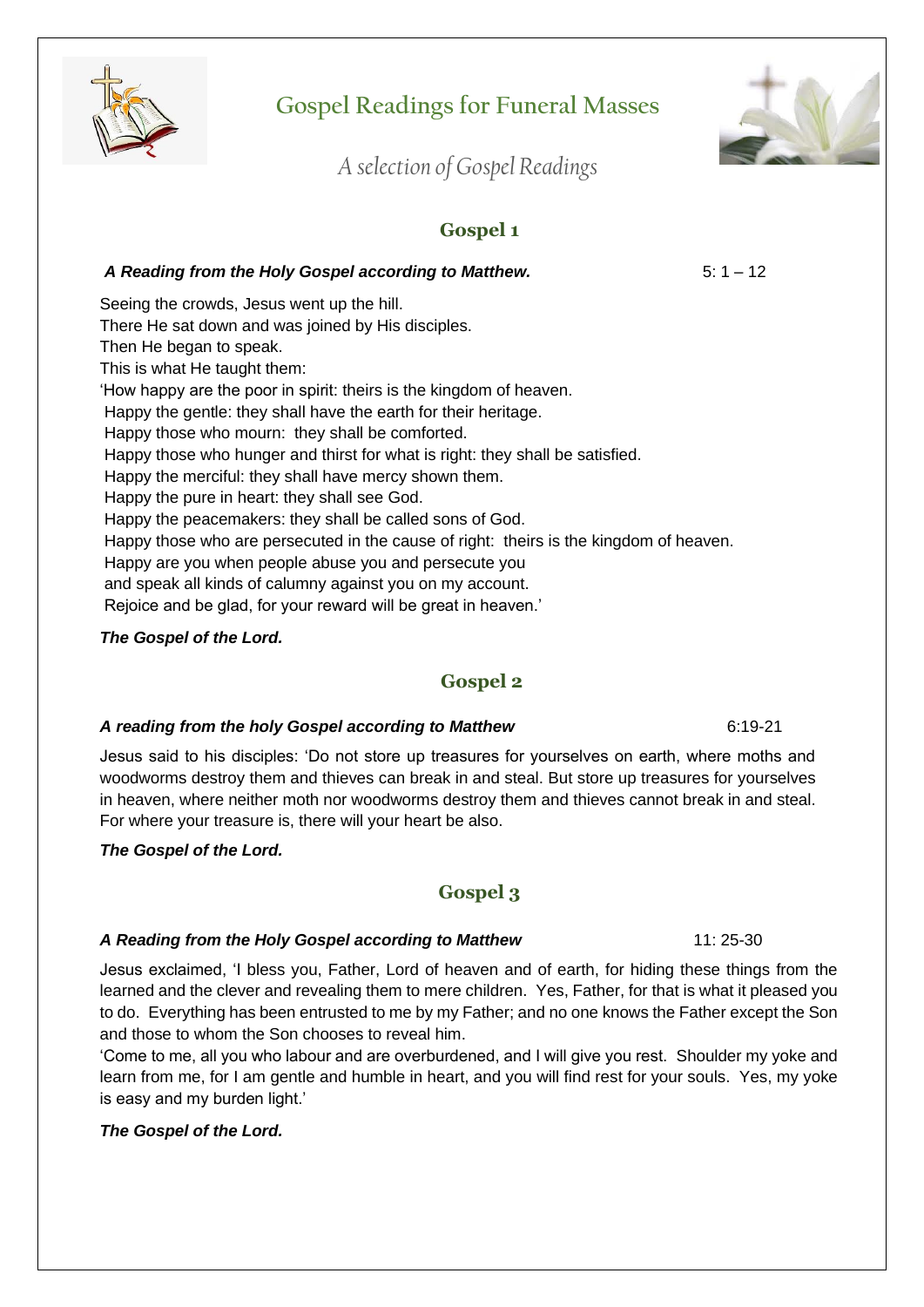#### *A Reading from the Holy Gospel according to Matthew*14:22-33

Jesus made the disciples get into the boat and go on ahead to the other side while he would send the crowds away. After sending the crowds away he went up into the hills by himself to pray.

When evening came, he was there alone, while the boat, by now far out on the lake, was battling with a heavy sea, for there was a head-wind. In the fourth watch of the night, he went towards them, walking on the lake, and, when the disciples saw him walking on the lake, they were terrified. 'It is a ghost' they said and cried out in fear. But at once Jesus called out to them, saying, 'Courage! It is I! Do not be afraid'. lt was Peter who answered. 'Lord,' he said, 'if it is you, tell me to come to you across the water.' 'Come' said Jesus. Then Peter got out of the boat and started walking towards Jesus across the water, but as soon as he felt the force of the wind, he took fright and began to sink. 'Lord! Save me!' he cried. Jesus put out his hand at once and held him.

'Man of little faith,' he said 'why did you doubt?' And as they got into the boat the wind dropped. The men in the boat bowed down before him and said, 'Truly, you are the Son of God'.

#### *The Gospel of the Lord.*

## **Gospel 5**

#### *A Reading from the holy Gospel according to Matthew.* 25:31-46

Jesus said to his disciples: "When the Son of Man comes in his glory, and all the angels with him, he will sit upon his glorious throne, and all the nations will be assembled before him. And he will separate them one from another, as a shepherd separates the sheep from the goats. He will place the sheep on his right and the goats on his left.

Then the king will say to those on his right, 'Come, you who are blessed by my Father. Inherit the kingdom prepared for you from the foundation of the world. For I was hungry and you gave me food, I was thirsty and you gave me drink, a stranger and you welcomed me, naked and you clothed me, ill and you cared for me, in prison and you visited me.'

Then the righteous will answer him and say, 'Lord, when did we see you hungry and feed you, or thirsty and give you drink? When did we see you a stranger and welcome you, or naked and clothe you? When did we see you ill or in prison and visit you?' And the king will say to them in reply, 'Amen, I say to you, whatever you did for one of these least sisters or brothers of mine, you did for me.'

#### *The Gospel of the Lord.*

## **Gospel 6**

#### *A Reading from the Holy Gospel according to Luke.* 7:1-7

Jesus journeyed to a city called Nain, and his disciples and a large crowd accompanied him. As he drew near to the gate of the city, a man who had died was being carried out, the only son of his mother, and she was a widow. A large crowd from the city was with her.

When the Lord saw her, he was moved with pity for her and said to her, "Do not weep." He stepped forward and touched the coffin at this the bearers halted, and he said, Young man, I tell you, arise!" The dead man sat up and began to speak, and Jesus gave him to his mother. Fear seized them all, and they glorified God, exclaiming, "A great prophet has arisen in our midst," and "God has visited his people." This report about him spread through the whole of Judea and in all the surrounding region.

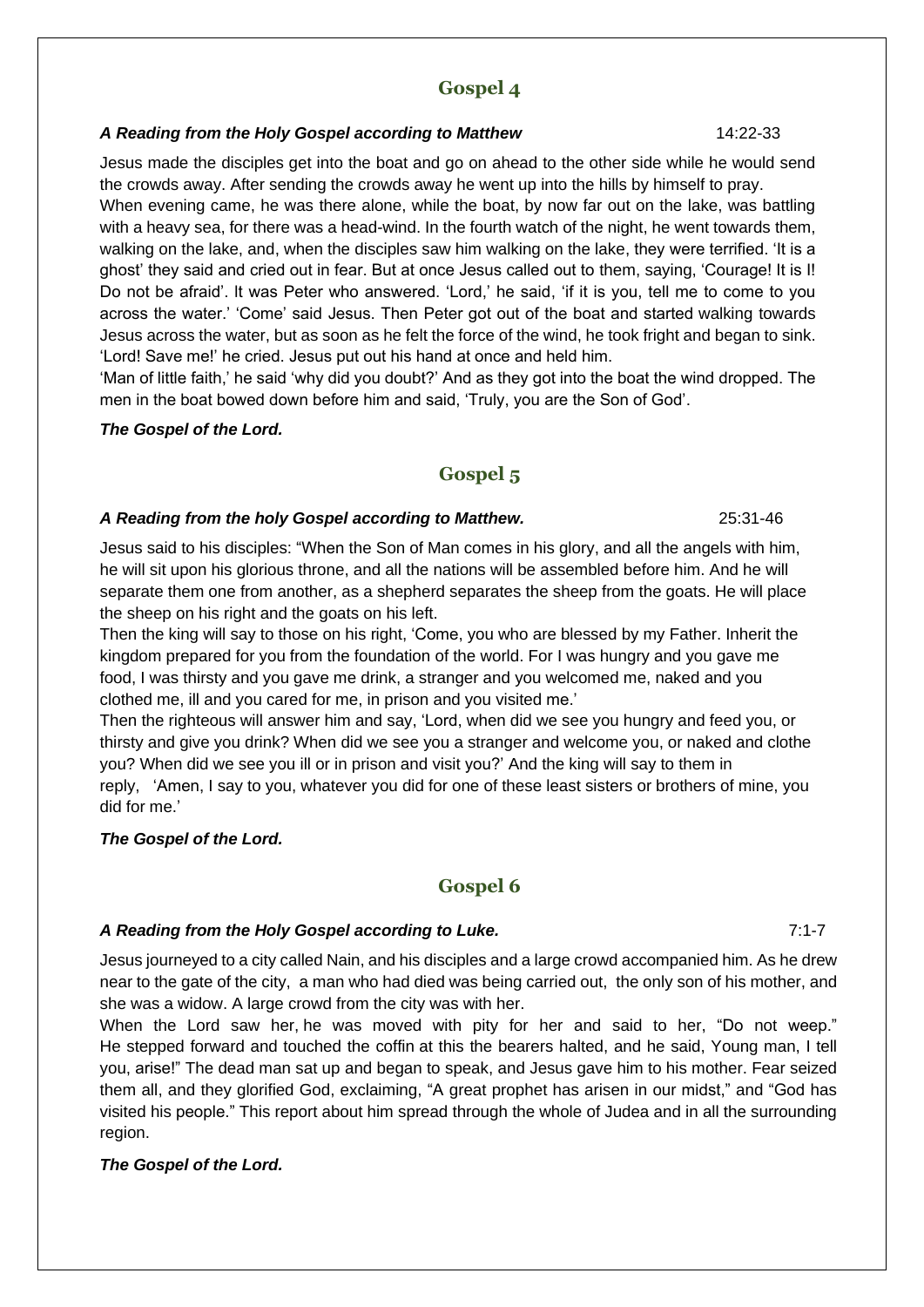#### *A Reading from the Holy Gospel according to Luke.* 24: 13-16. 28-35

On the first day of the week, two of the disciples were on their way to a village called Emmaus, seven miles from Jerusalem, and they were talking together about all that had happened. Now as they talked this over, Jesus himself came up and walked by their side; but something prevented them from recognising him.

When they drew near to the village to which they were going, he made as if to go on; but they pressed him to stay with them. Now while he was with them at the table, he took the bread and said the blessing; then he broke it and handed it to them. And their eyes were opened and they recognised him; but he vanished from their sight. Then they said to each other, 'Did not our hearts burn within us as he talked to us on the road and explained the scriptures to us?

They set out that instant and returned to Jerusalem. There they found the Eleven assembled together with their companions, who said to them, 'Yes, it is true. The Lord has risen and has appeared to Simon.' Then they told their story of what happened on the road and how they recognised him at the breaking of bread.

#### *The Gospel of the Lord.*

## **Gospel 8**

#### A Reading from the Holy Gospel according to John. 19: 17-18. 25-30

Carrying His own cross, Jesus went out of the city to the place of the skull or, as it was called in Hebrew, Golgatha, where they crucified Him with two others, one on either side with Jesus in the middle. Near the cross of Jesus stood his mother and his mother's sister, Mary the wife of Clopas, and Mary of Magdala.

Seeing His mother and the disciple he loved standing near her, Jesus said to His mother, 'Woman, this is your Son'. Then to the disciple he said, 'This is your mother'. After this, Jesus knew that everything had now been completed, and to fulfil the Scripture perfectly He said: 'I am thirsty'. A jar full of vinegar stood there, so putting a sponge soaked in the vinegar on a hyssop stick they held it up to His mouth. After Jesus had taken the vinegar He said: 'It is accomplished'; and bowing His head He gave up His spirit.

#### *The Gospel of the Lord.*

## **Gospel 9**

#### *A Reading from the Holy Gospel according to John.* 6:37-40

Jesus said to the crowd:

"Everything that the Father gives me will come to me, and I will not reject anyone who comes to me, because I came down from heaven not to do my own will but the will of the one who sent me. And this is the will of the one who sent me, that I should not lose anything of what he gave me, but that I should raise it on the last day. For this is the will of my Father, that everyone who sees the Son and believes in him may have eternal life, and I shall raise them on the last day."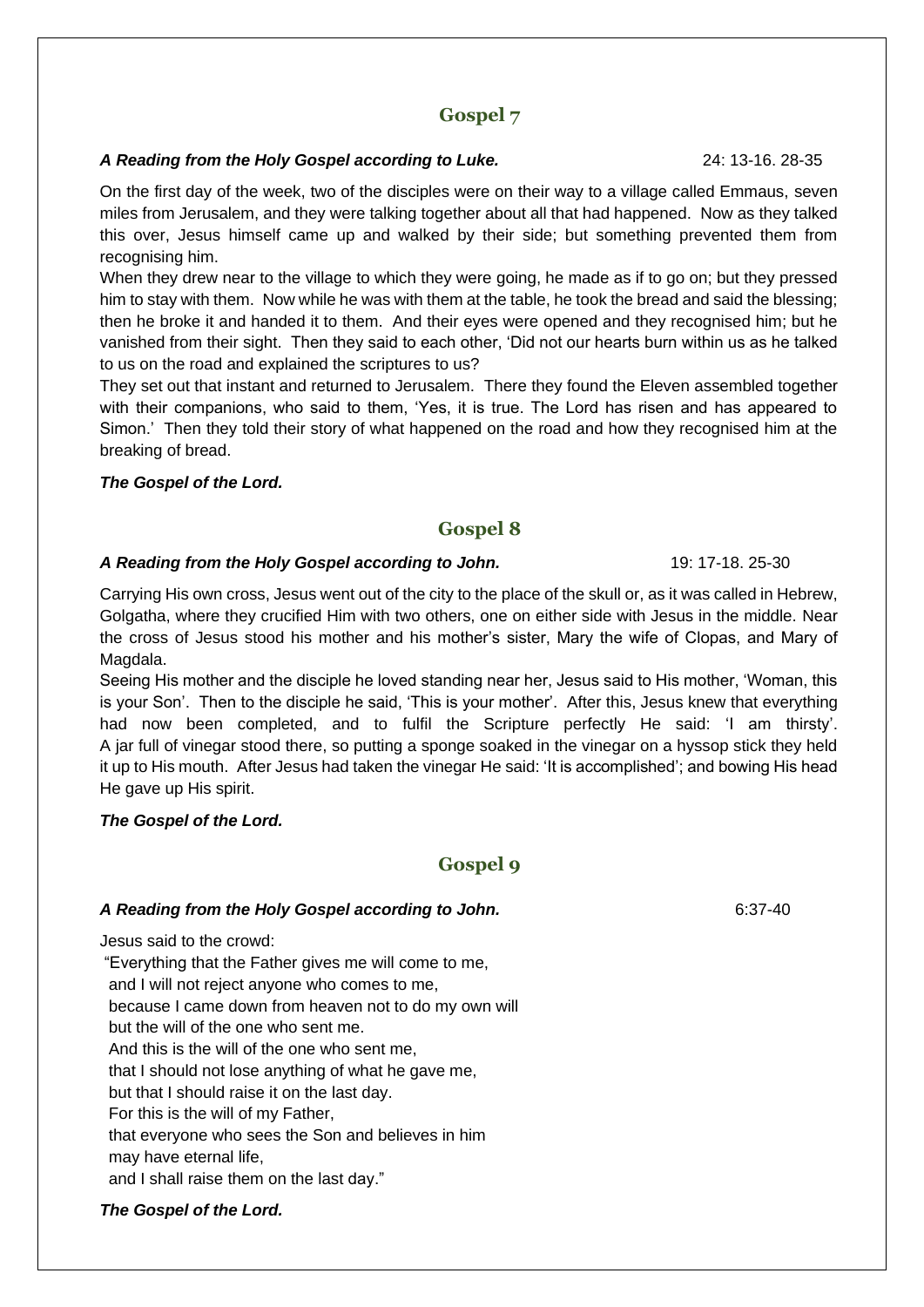#### *A Reading from the Holy Gospel according to John* 6:51-57

Jesus said to the crowd: "I am the living bread that came down from heaven; whoever eats this bread will live forever and the bread that I will give is my flesh for the life of the world."

The Jewish leaders quarrelled among themselves, saying, "How can this man give us his flesh to eat?" Jesus said to them: "Amen, amen, I say to you, unless you eat the flesh of the Son of Man and drink his blood, you do not have life within you. Whoever eats my flesh and drinks my blood has eternal life, and I will raise them on the last day. For my flesh is true food, and my blood is true drink. Whoever eats my flesh and drinks my blood remains in me and I in them. Just as the living Father sent me and I have life because of the Father, so also the one who feeds on me will have life because of me.

*The Gospel of the Lord.*

## **Gospel 11**

#### *A Reading from the Holy Gospel according to John* 11:17-27

When Jesus arrived in Bethany, he found that Lazarus had already been in the tomb for four days. Now Bethany was near Jerusalem, only about two miles away. And many of the people had come to Martha and Mary to comfort them about their brother.

When Martha heard that Jesus was coming, she went to meet him; but Mary sat at home. Martha said to Jesus, "Lord, if you had been here, my brother would not have died. But even now I know that whatever you ask of God, God will give you." Jesus said to her, "Your brother will rise." Martha said to him, "I know he will rise in the resurrection on the last day."

Jesus told her: "I am the resurrection and the life; whoever believes in me, even if they die, will live, and everyone who lives and believes in me will never die. Do you believe this?" She said to him: "Yes, Lord. I believe that you are the Messiah, the Son of God, the one who is coming into the world."

#### *The Gospel of the Lord*

## **Gospel 12**

#### *A Reading from the Holy Gospel according to John* 11:32-45

When Mary came to where Jesus was and saw him, she fell at his feet and said to him, "Lord, if you had been here, my brother would not have died." When Jesus saw her weeping and the people who had come with her weeping, he became perturbed and deeply troubled, and said, "Where have you laid him?" They said to him, "Sir, come and see." And Jesus wept. The people said, "See how he loved him." But some of them said,"Could not the one who opened the eyes of the blind man have done something so that this man would not have died?"

Jesus, perturbed again, came to the tomb. It was a cave, and a stone lay across it. Jesus said, "Take away the stone." Martha, the dead man's sister, said to him, "Lord, by now there will be a stench; he has been dead for four days." Jesus said to her, "Did I not tell you that if you believe you will see the glory of God?" So they took away the stone.

And Jesus raised his eyes and said, "Father, I thank you for hearing me. I know that you always hear me; but because of the crowd here I have said this, that they may believe that you sent me." And when he had said this, he cried out in a loud voice, "Lazarus, come out!" The dead man came out, tied hand and foot with burial bands, and his face was wrapped in a cloth. So Jesus said to them, "Untie him and let him go." Now many of the people who had come to Mary and seen what he had done began to believe in him.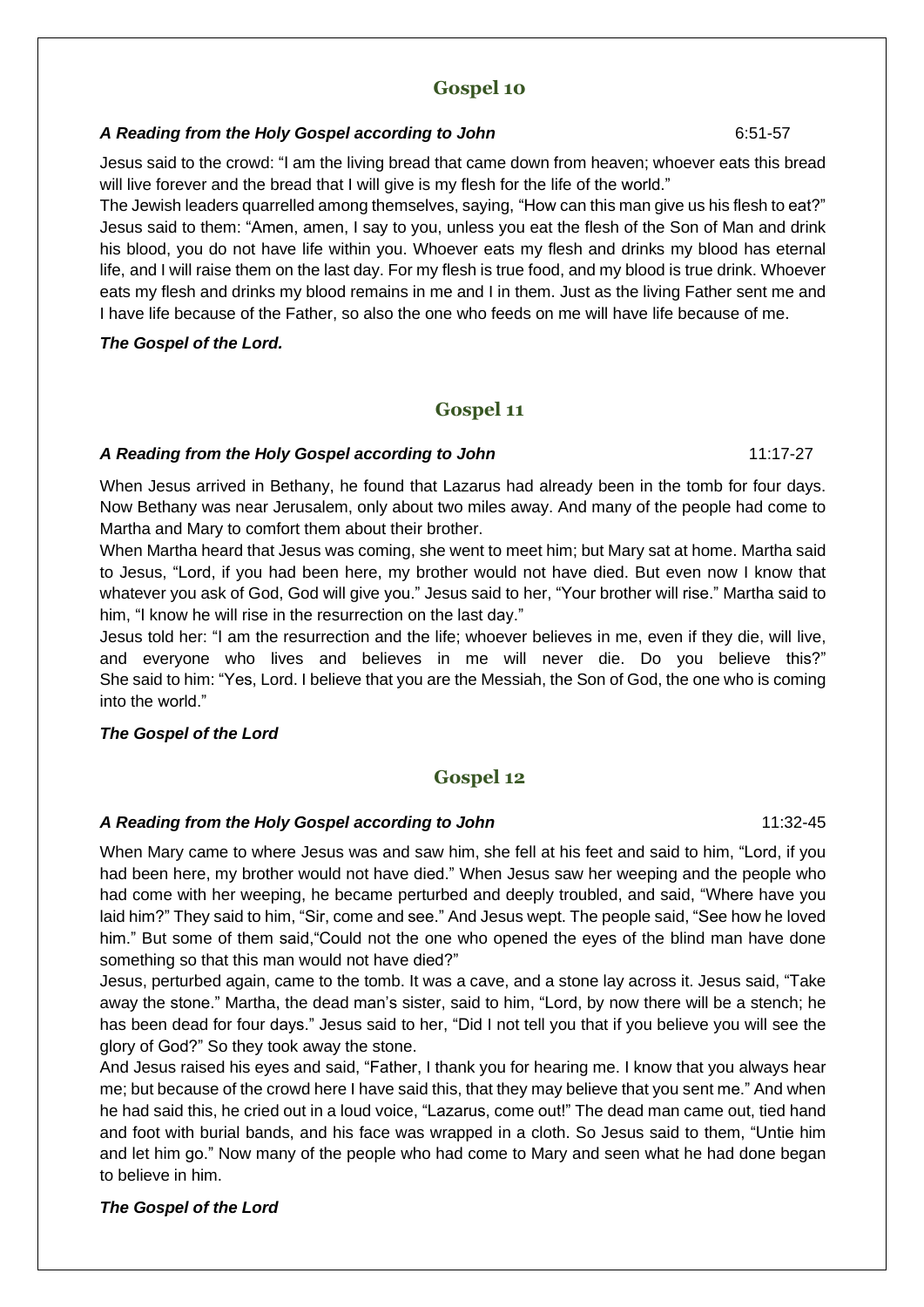#### *A Reading from the Holy Gospel according to John* 12:23-26

Jesus told his disciples:

"The hour has come for the Son of Man to be glorified. Amen, amen, I say to you, unless a grain of wheat falls to the ground and dies, it remains just a grain of wheat; but if it dies, it produces much fruit. Whoever loves their life loses it, and whoever hates their life in this world will preserve it for eternal life. Whoever serves me must follow me, and where I am, there also will my servant be. The Father will honour whoever serves me.

#### *The Gospel of the Lord.*

## **Gospel 14**

#### A Reading from the Holy Gospel according to John. 14: 1 - 6

Jesus said to His disciples: 'Do not let your hearts be troubled. Trust in God still, and trust in me. There are many rooms in my Father's house; if there were not, I should not have told you. I am going now to prepare a place for you, and after I have gone and prepared you a place, I shall return to take you with me; so that where I am you may be too. You know the way to the place where I am going.' Thomas said, 'Lord, we do not know where you are going, so how can we know the way?' Jesus said: 'I am the Way, the Truth and the Life. No one can come to the Father except through me.'

#### *The Gospel of the Lord.*

## **Gospel 15**

#### A Reading from the Holy Gospel according to John. 14:27-29

Peace I leave with you; my peace I give you. I do not give to you as the world gives. Do not let your hearts be troubled and do not be afraid. "You heard me say, 'I am going away and I am coming back to you.' If you loved me, you would be glad that I am going to the Father, for the Father is greater than I. I have told you now before it happens, so that when it does happen you will believe.